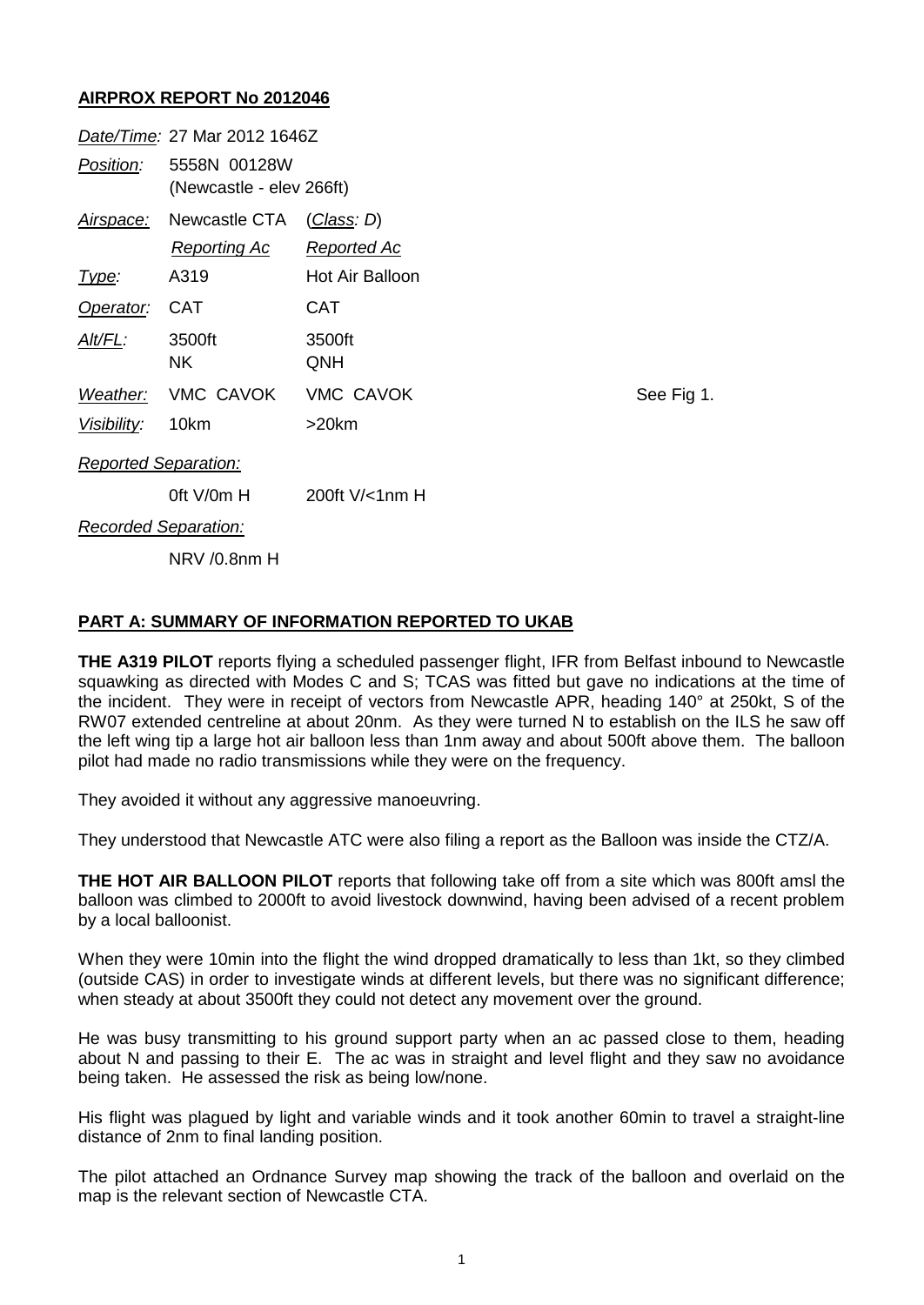**ATSI** reports that the Airprox occurred at 1645:53, 12nm SW of Newcastle Airport, on the boundary of the Newcastle Control Area CTA-4, Class D controlled airspace (CAS) between an Airbus A319- 111 (A319) and a Lindstrand LBL 260A Hot Air Balloon (Balloon). The A319 was inbound to Newcastle airport IFR from Belfast Aldergove (EGAA), in receipt of a DS, upgraded to a RCS when it entered CAS. The Balloon had departed VFR from Slaley Hall, a private site just to the W of the boundary of Newcastle Control Area CTA-4 Class D CAS, which has a base of 3000ft. The Balloon pilot did not contact Newcastle Radar but reported listening out on the frequency [before the CPA].

CAA ATSI had access to RTF recording, NATS Area Radar and Newcastle ATSU radar recordings, with reports from the controller and two pilots.

The Newcastle weather was:

METAR EGNT 271620Z 10004KT 8000 NSC 20/06 Q1035= METAR EGNT 271650Z 10005KT CAVOK 20/05 Q1034=

At 1638:22, the A319 contacted Newcastle Radar (RAD) on handover from Scottish Control. The A319 was identified by RAD, 34nm W of Newcastle and a DS service was agreed; the A319 was then descended to FL070.

At 1638:49, the A319 pilot reported a possible nose gear (inflation) problem and warned that after landing the aircraft might need to stop on the RW. The A319 was turned onto a heading of 115° and descended to an alt of 3500ft on the QNH of 1035hPa.

At 1640:41, RAD advised the A319 pilot that he was number 2 in the arrival sequence, but planned to delay the arrival, to allow two departures to get airborne before his landing; the A319 pilot then reported reducing speed.

The Newcastle radar display showed a number of spurious returns, (anomalous propagation) resulting from the high pressure atmospheric conditions; one of these contacts was subsequently believed to be the Hot Air Balloon.



Fig 1. (1646:06)

At 1643:47, the A319 was turned left onto a heading of 015° and as it crossed the boundary of CAS the controller changed the service to a RCS.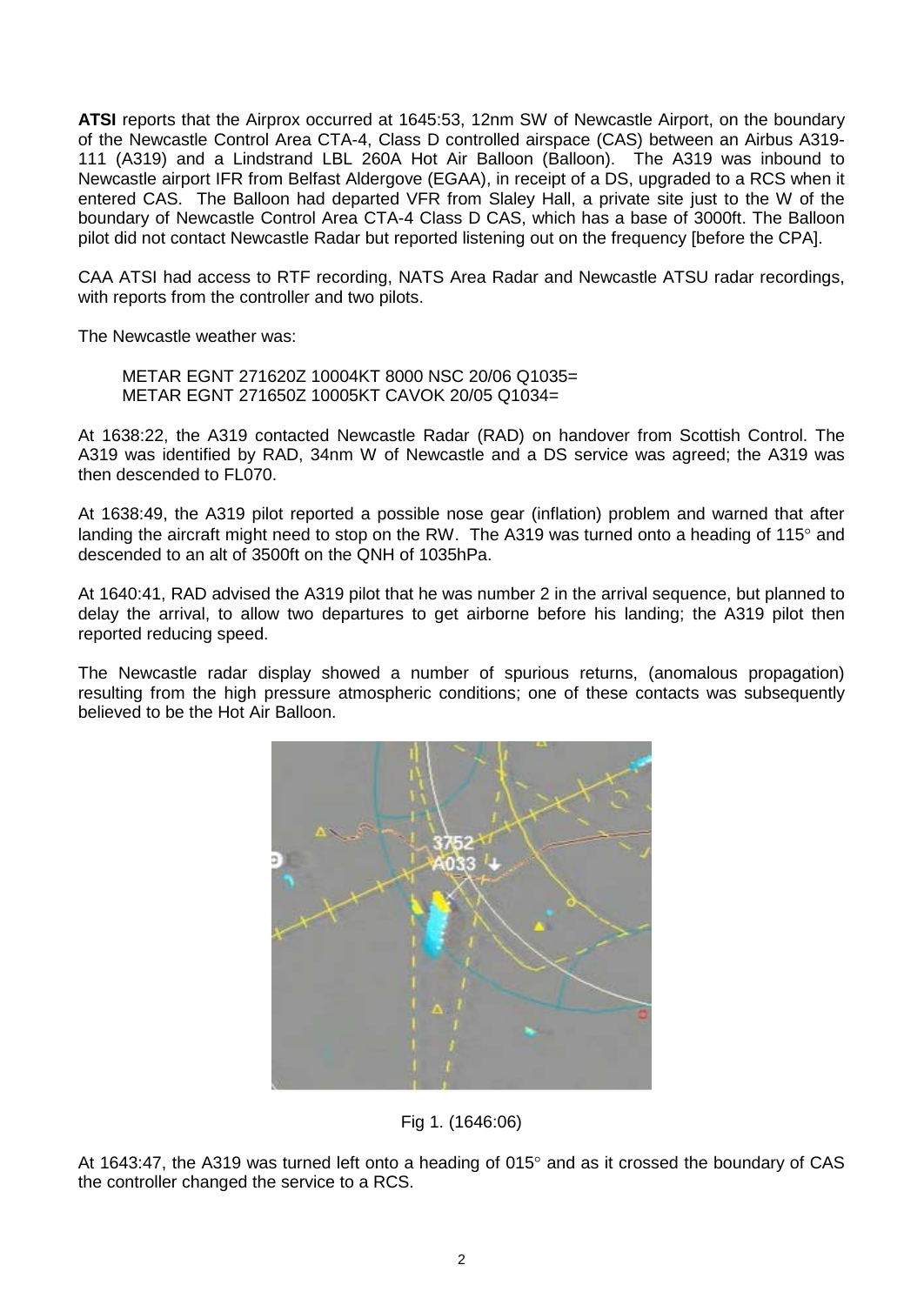At 1645:30, the A319 was given descent to an alt of 2500ft and at 1645:46, the pilot reported, *"er (A319)c/s sorry also we're just passing a Balloon very very close he's just to our left here probably er less than 5 miles".* The controller replied, *"OK what altitude - can you tell"* and the pilot responded, *"Er slightly higher than us about 4000ft er white and black …"* This was acknowledged by RAD and the A319 was turned right onto a heading of 050° to intercept the RW 07 localiser and then continued the approach without further incident.

The CPA occurred at 1645:53, as the A319 passed 0.8nm E abeam the radar contact which was believed to be the Hot Air Balloon. At that point the A319 was indicating an alt of 3500ft and the pilot reported that the Balloon was at a higher level.

From the data available to CAA ATSI, it was considered likely the Hot Air Balloon drifted inside CAS before descending below the base of the control zone. The Balloon pilot had been operating close to boundary of CAS and indicated that he was listening out on the Approach (Radar) frequency 124.375MHz. It was not clear why the pilot had not called in order to improve the SA of both ATC and other airspace users.

It is likely that the workload of the A319 crew was high in preparation for the landing with a nose wheel problem and they did not report visual sighting of the balloon until about 20sec before the CPA. The pilot's report indicated that the Balloon was 'avoided without any aggressive manoeuvring' but he was concerned about the close proximity of the balloon which had no transponder or radio contact.

The Airprox occurred when the Hot Air Balloon, which was operating close to the boundary of CAS, was believed by CAA ATSI to have crossed marginally into Class D CAS without an ATC clearance and into potential conflict with the A319.

## **PART B: SUMMARY OF THE BOARD'S DISCUSSIONS**

Information available included reports from the pilots of both ac, transcripts of the relevant RT frequencies, radar recordings, reports from the air traffic controllers involved and reports from the appropriate ATC authorities.

The Board was shown a photograph taken by a balloon passenger on a mobile telephone apparently showing the A319 slightly below them. The poor quality of the photograph and the lack of camera technical details precluded a full analysis.

Due to the lack of positive information, in particular altitude information on the balloon, the Board could not positively determine whether the balloon had inadvertently drifted just inside CAS as apparently shown on the radar recording or whether it was below; in any case Members agreed that it would not substantially affect the cause or degree of risk of the incident.

Whether or not the balloon entered the Newcastle CTA, Members agreed that the pilot was unwise choosing to operate (or drifting into) that area (close to the extended centreline) without informing Newcastle ATC on the RT (Members assumed the pilot had an RT licence since he was carrying passengers). A simple call to Newcastle Radar would almost certainly have allowed them to identify the primary only contact as the balloon, adopt a helpful approach and inform other ac that the balloon had become becalmed and route them well clear of it.

As it was the A319 did route clear of the balloon by (radar verified) about 1nm horizontally, the crew albeit slightly belatedly saw the balloon opting for only a gentle turn away, and Members agreed that that was sufficient separation to ensure there was no conflict or risk.